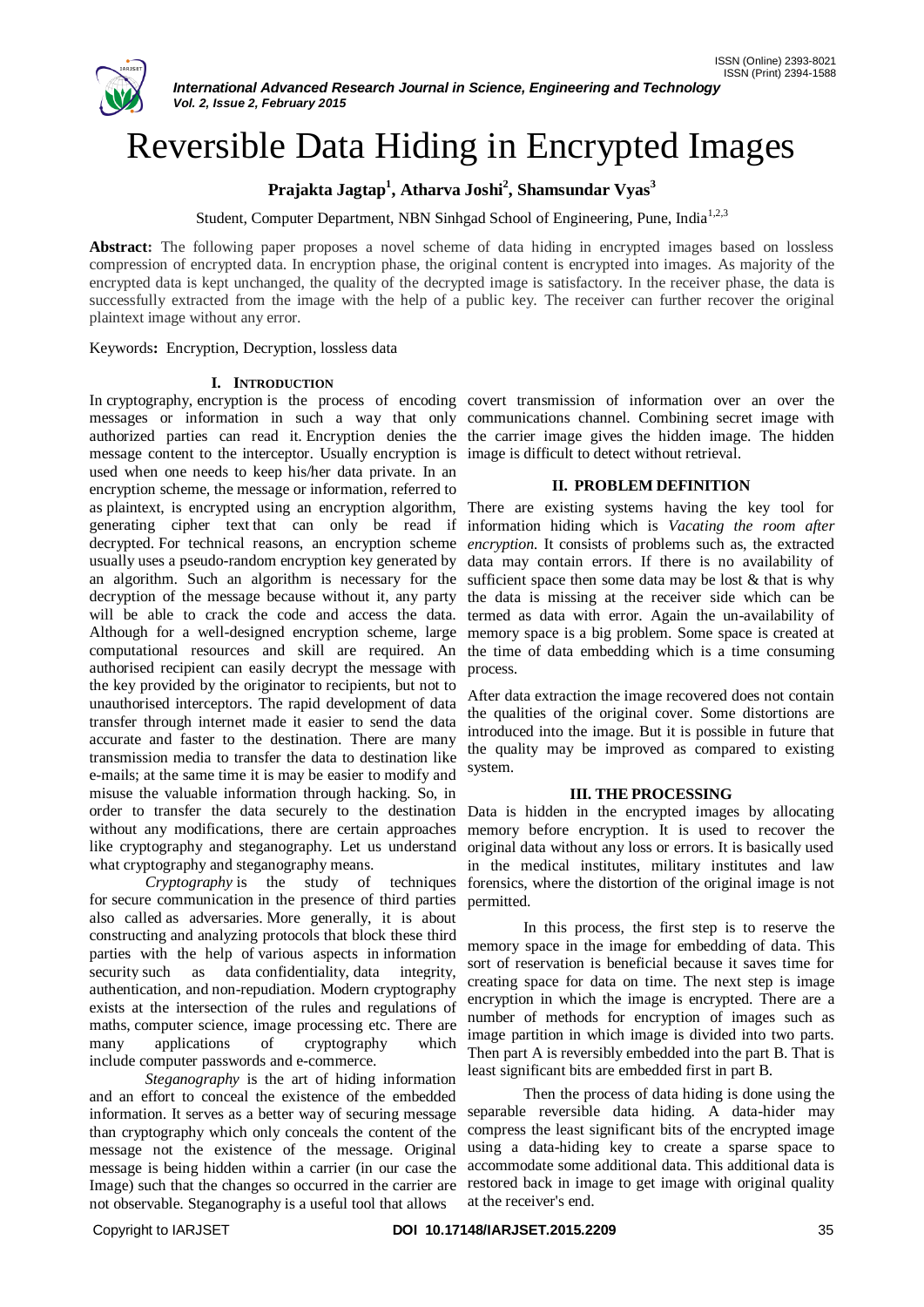

## *International Advanced Research Journal in Science, Engineering and Technology Vol. 2, Issue 2, February 2015*

data extraction & image recovery. But, to extract the original cover from the encrypted image, an additional task known as image restoration needs to be carried out. In this additional step, the original key contents are restored in the image.

With an encrypted image containing extra data, if a user at the receiver's end has the key for decryption, he can extract the data even if he does not know the image content to extract the additional data. If the receiver has the key for encryption, he can decrypt the received data to get an image similar to the original image, but cannot extract the extra data.

If the user at the receiver's end has both the encryption as well as the decryption key then he/she can extract the extra data as well as the original image errorfree by using the spatial correlation in normal image when the amount of additional data is not large.

#### **IV.THEORY**

## *A. Reversible data hiding techniques*

The quality of the image gets disturbed when the data is embedded into the image. So it is expected that after the data extraction the image quality should be maintained just like the original image. But the image the limited channel resource. which is obtained contains some distortions. With regards to distortion in image, Kalker and Williams established a rate-distortion copy for RDH, through which they showed the rate-distortion bounds of RDH for without memory covers and proposed a recursive code development which, however, does not move towards the bound .

Another promising strategy for RDH is histogram shift (HS), in which the space is saved where data can be embedded by shifting the bins of histogram of gray values. In this process, the embedding of data is done in three steps. Step 1. The histogram is drawn. Step2. The peak point is taken into consideration. Step3. The whole image is scanned row by row. After these steps, the image is scanned again. If the grayscale value 154 is encountered, then the embedded data sequence is checked  $\&$  we get the marked image. Finally, the data extraction is done. To get the original quality of the cover, the process of histogram shift is applied again. The original cover is then obtained back. Basically, data hiding is the process to hide the data into some covering media i.e. it is the concatenation of two blocks of data, first is the embedding data & second is the covering media. But in most of the cases the covering media gets distorted after the data is embedded & the covering media is not inverted back to its original form after data is removed from it [2].

Some reversible data hiding methods use the concept of differential expansion transform which is based on *haar wavelet* transform. Another concept used is the histogram shift. The differential expansion is the difference between two neighboring pixels for hiding one which is an improvement to the existing methods [7].

At the receiver end, two tasks are carried out viz. bit of data. In this process, the histograms are drawn first. Then the peak values are taken into consideration. Then two peak values are considered & difference is calculated. Then according to the result the bit by bit data is embedded into the image. In this way the distortion analysis is done & it is helpful to remove the distortion in the covering media  $&$  to get the original cover back [3].

> Reversible data hiding is a technique to embed additional message into some distortion-unacceptable cover media, such as military or medical images, with a eversible way so that the novel cover content can be perfectly restored after extraction of the hidden message. As an effective and popular means for privacy fortification, encryption changes the ordinary signal into incomprehensible data, so that the general signal processing typically takes place before encryption or after decryption.

> However, in some circumstances that a content owner does not trust the supplier, the ability to influence the encrypted data when maintaining the plain content secret is needed. When the secret data to be broadcasted are encrypted, a supplier without any information of the cryptographic key may compress the encrypted data due to

> Some attempts on RDH in encrypted images have been made. Zhang divided the encrypted image into numerous blocks. By spinning 3 LSBs of the half of pixels in every block, space can be created for the embedded bit. The data extraction and image recovery proceed by finding which part has been spinned in one block. This process can be grasped with the help of spatial correlation in decrypted image [4].

> Hong et al. ameliorated Zhang's method at the decryption side by further making use of the spatial correlation using a different estimation equation and side match method to gain much lower error rate. These two methods explained above rely on spatial correlation of original image to extract data. That is, the encrypted image should be decrypted first before data extraction [5].

> Zhang et al. recovered the recursive code development for binary covers and proved that this development can gain the rate-distortion bound as long as the compacting algorithm reaches entropy, which launches the correspondence between data compression and RDH for binary covers [6].

> A more popular method is based on difference expansion (DE), in which the difference of each pixel group is expanded, e.g., multiplied by 2, and thus the least significant bits (LSBs) of the difference are all-zero and can be used for embedding messages. So in this way the additional data can be embedded into the covering media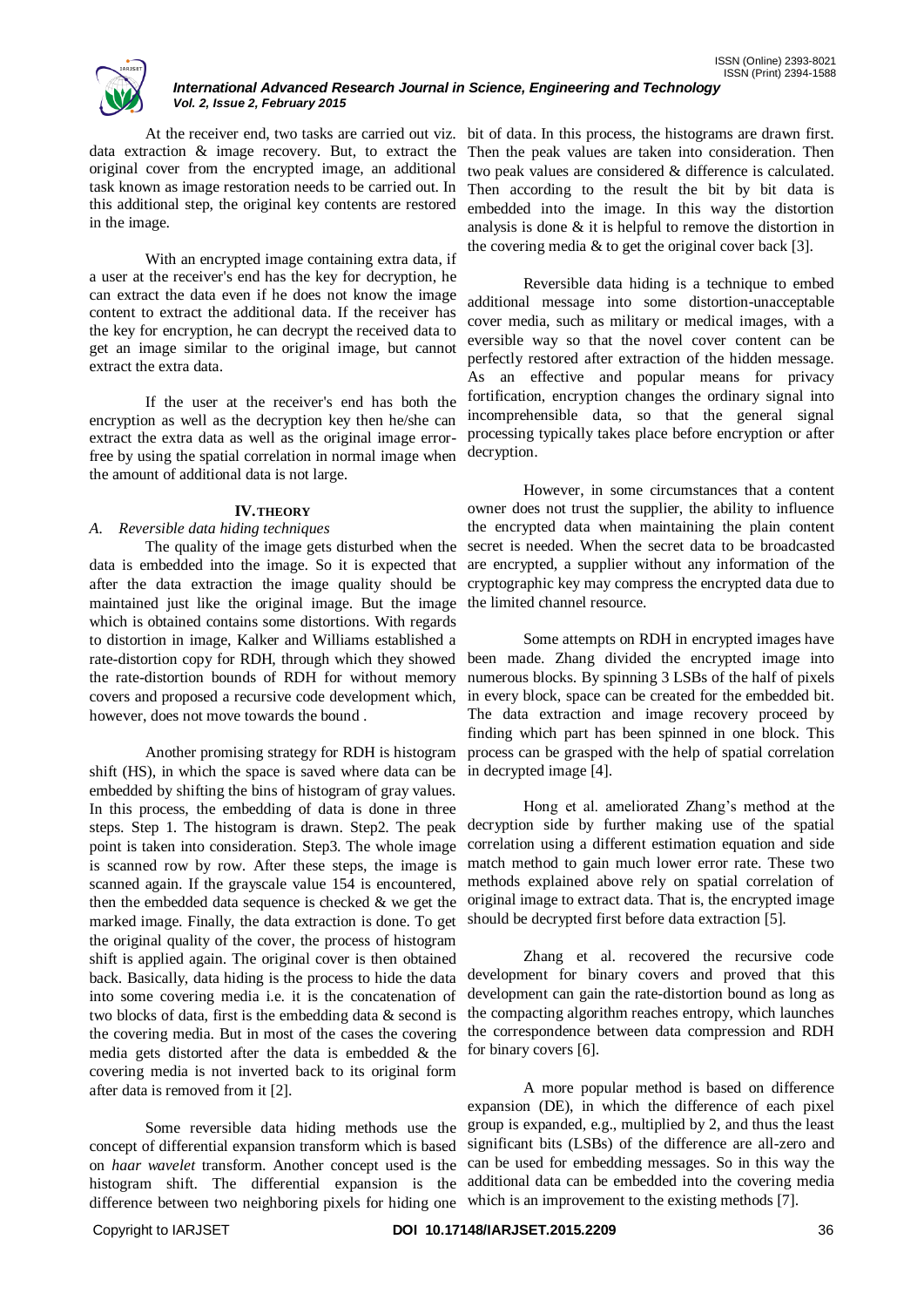

#### *International Advanced Research Journal in Science, Engineering and Technology Vol. 2, Issue 2, February 2015*

Digital watermarking is a method of embedding useful information into a digital work (especially, thus, bandwidth-constrained channel, it is important to first audio, image, or video) for the purpose of copy control, compress the data and then encode it. Mark Johnson content authentication, distribution tracking, broadcast investigated the innovation of reversing the order of these monitoring, etc. The distortion introduced by embedding steps, i.e., first encoding and then compressing. He the watermark is often constrained so that the host and the showed that in certain scenarios his scheme requires no watermarked work are perceptually equivalent. However, more arbitrariness in the encryption key than the in some applications, especially in the medical, military, conservative system where compression precedes and legal domains, even the imperceptible distortion encryption. Mark Johnson and et.al has examined the introduced in the watermarking process is unacceptable. possibility of first encrypting a data and then compressing This has led to an interest in reversible watermarking, it, such that the compressor does not have knowledge of where the embedding is done in such a way that the the key for encryption. The encrypted data can be information content of the host is preserved. This enables compacted using dispersed source coding ethics, as the the decoder to not only extract the watermark, but also key will be available at the decoder [10]. perfectly reconstruct the original host signal from the watermarked work[8].

## *B. Performance analysis of a reversible data- embedding algorithm*

Data embedding in the reversible manner which is the data embedding without any loss embeds the data or payload into digital image in reversible manner. After data embedding the quality of original image may be degraded which is to be avoided. The attractive property of data embedding in reversible manner is reversibility that is after data extraction the original quality image is restored back.

Reversible data embedding hides some information in a digital image in such a way that an approved party could decode the hidden information and also restore the image to its original state. The presentation of a reversible data-embedding algorithm can be measured using following,

- Data embedding capacity limit
- Visual quality
- Complexity

The data without any distortion embedding is the attractive feature of reversible data embedding. Data will certainly change the original content by embedding some data into it. Even a very slight change in pixel values may not be pleasing, particularly in military data and medical data. In such circumstances, every small part of information is important.

From the application point of view, Since the <sup>[2]</sup> differentiation between the implanted image and original image is almost discernible from human eyes, reversible [3] [ data implanting could be thought as a top secret communication channel since reversible data implanting can be used as an information transporter.

## *C. Image compression Techniques*

When the data is embedded into the image then the required memory is created into the covering media. But if some additional data is required, it is embedded into image then the process of image compression is done.

When it is desired to transmit repeated data over

#### **V. OBJECTIVES**

The extracted data may contain errors because if there is no availability of sufficient space then some data may lost & that's why there is data missing at the receiver side which may called as data with error. Again the unavailability of memory space is the big problem, as some space is created at the time of data embedding which is the time consuming process.

After data extraction the image recovered does not contain the qualities as was the original cover. Some distortions are there into that image.

## **VI.CONCLUSION AND FUTURE SCOPE**

Data hiding is gaining the area of interest due to its provision for secured environment. Data hiding in reversible manner in encrypted images is providing double security for confidential data by using techniques such as image encryption.

The existing system contains some disadvantages so the future scope is to remove the disadvantages by adding reversible manner i.e. data extraction and recovery of image are free of errors. The PSNR will be improved to get original cover back. In future it may be possible that memory space can be reserved before encryption which requires less amount of time for data extraction & image recovery.

#### **REFERENCES**

- [1] P. Tsai, Y. C. Hu, and H. L. Yeh, "Reversible image hiding scheme using predictive coding and histogram shifting," *Signal Process.*,vol. 89, pp. 1129–1143, 2009.
- [2] M.Johnson, P.Ishwar, V.M.Prabhakaran, D.Schonberg, and K.Ramchandran, "On com-pressing encrypted data," IEEE Trans. Signal Process, vol. 52, no. 10 Oct 2004., pp. 2992-3006.
- W. Hong, T. Chen, and H.Wu, "An improved reversible data hiding in encrypted images using side match," *IEEE Signal Process. Lett.*, vol. 19, no. 4, pp. 199–202, Apr. 2012.
- W. Liu, W. Zeng, L. Dong, and Q. Yao, "Efficient compression of encrypted grayscale images," *IEEE Trans. Image Process.*, vol. 19, no. 4, pp. 1097–1102, Apr. 2010.
- [5] V. Sachnev, H. J. Kim, J. Nam, S. Suresh, and Y.-Q. Shi, "Reversible watermarking algorithm using sorting and prediction, "*IEEE Trans. Circuits Syst. Video Technol.*, vol. 19, no. 7, pp. 989–999, Jul. 2009.
- [6] W. Zhang, B. Chen, and N. Yu, "Capacity-approaching codes for reversible data hiding," in *Proc 13th Information Hiding(IH'2011),LNCS 6958*, 2011, pp. 255–269, Springer-Verlag.